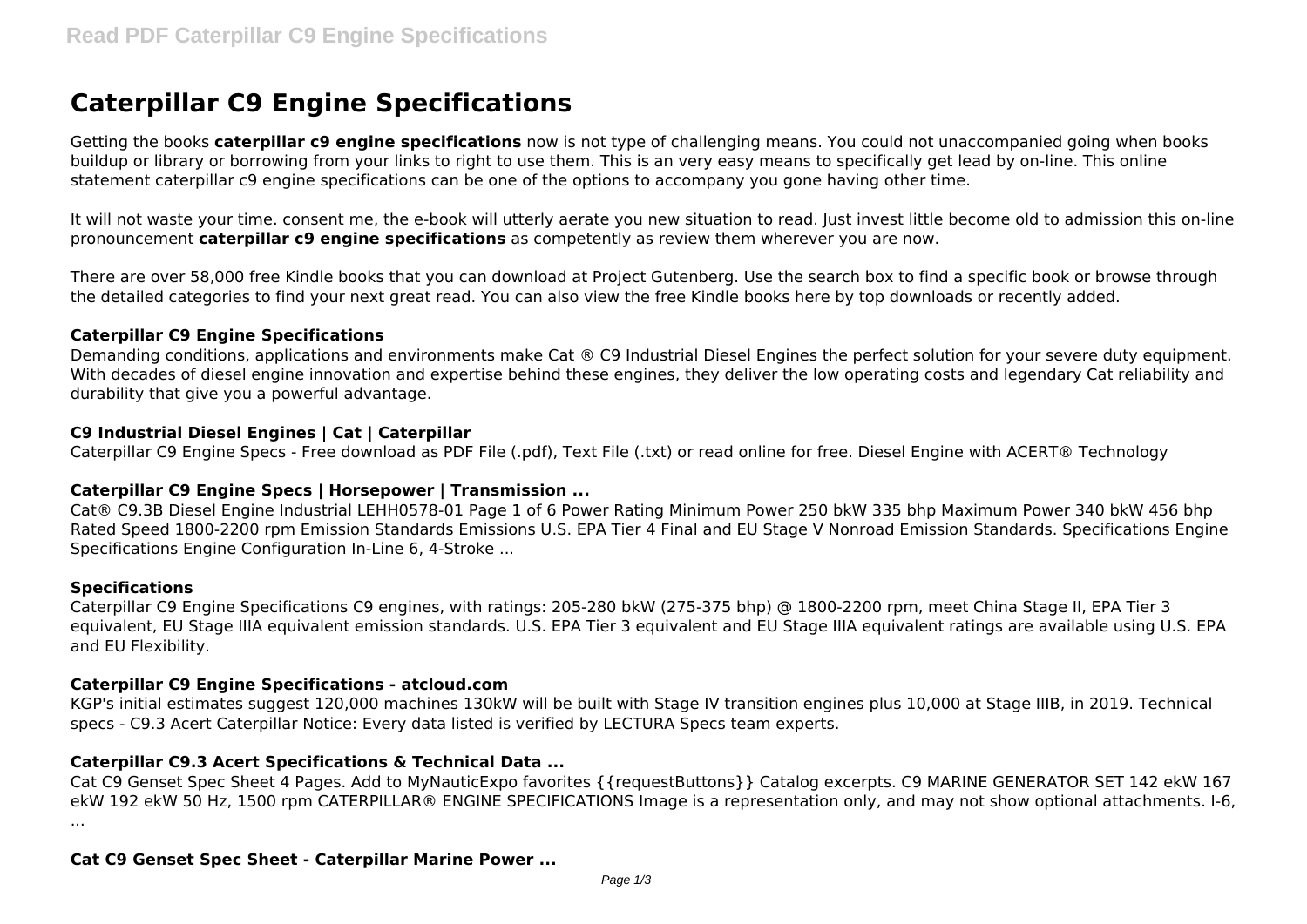Covers torque specs, clearances & dimensions. For engine serial numbers beginning with C9S. Covers all torque & clearance specs needed for the overhaul/repair of this engine. Print version. OEM factory Cat C9 specifications manual. Covers torque specs, clearances & dimensions. For engine serial numbers beginning with C9S.

## **Caterpillar C9 Specifications Manual (sn. C9S & MFF ...**

Engine Torque lb•ft Engine Powerbhp BSFC lb/bhp-hr EngineSpeedrpm English EngineSpeed rpm EnginePower bhp EngineTorque lb•ft BSFClb/bhp-hr FuelRate gal/hr 2200 275 656. 373 14.7 2100 275 688 .368 14.5 2000 275 723 .362 14.2 1900 275 760 .358 14.1 1800 275 803 .353 13.9 1700 268 828 .355 13.6 1600 260 853 .357 13.2 1500 251 878 .360 12.9 ...

#### **C9ACERT IndustrialEngine - Adobe**

Demanding conditions, applications and environments make Cat ® C9 ACERT™ Industrial Diesel Engines the perfect solution for your severe duty equipment. With decades of diesel engine innovation and expertise behind these engines, they deliver the low operating costs and legendary Cat reliability and durability that give you a powerful advantage.

### **Cat C9 ACERT™**

The Cat C9.3B combines a new high pressure common rail fuel system and advanced aftertreatment technology to produce 340 kW of power. With exceptional power density, the C9.3B allows for platform downsizing while maintaining reliability and durability. Our focus is locked on maximizing performance with simpler engine systems and reduced installation complexity through modular, flexible designs.

#### **C9.3B Industrial Diesel Engines | Cat | Caterpillar**

DIMENSIONS LEHT4567-00 Page 1 of 3 35.2 in (894.08 mm) 49.0 in (1245 mm) 42.1 in (1070 mm) 42.1 in (1070 mm) RV Diesel Engine with ACERT® Technology C9 400 hp @ 2100 rpm

#### **RV C9 with ACERT**

Find the needed specs and details on the Caterpillar C9 marine engine here at Depco.com. We have C9 diesel engines in inventory and ready to ship out. View online inventory now and chat with a sales rep.

#### **Caterpillar C9 Marine Engine Specs, Features, Details ...**

C9 ACERT MARINE PROPULSION 510 mhp (503 bhp) 375 bkW LEHM5306-00 Page 3 of 4 Right Side Front DIMENSIONS Engine Dimensions (1) Length to Flywheel Housing 1198.7 mm 47.19 in. (2) Width 974.0 mm 38.30 in. (3) Height 982.8 mm 38.69 in. Weight, Net Dry (approx) 946 kg 2,086 lb Note: Do not use for installation design.

### **C9 ACERT MARINE PROPULSION - Teknoxgroup**

Access Free Caterpillar C9 Specifications through categories and sort the results by newest, rating, and minimum length. You can even set it to show only new books that have been added since you last visited. 2001 windstar owners manual , anticipation guide graphic organizer , chapter 14 section 3 guided reading engl france ,

#### **Caterpillar C9 Specifications - civilaviationawards.co.za**

\*Preliminary Information\* The C9.3 ACERT propulsion engine has a B rating of 375 bhp (280 bkW) at 1800 rpm, a C rating of 416 bhp (310 bkW) at 2100 rpm, and a D rating of 476 bhp (355 bkW) at 2300 rpm. The C9.3 propulsion, auxiliary, and generator set engines have a common rail fuel